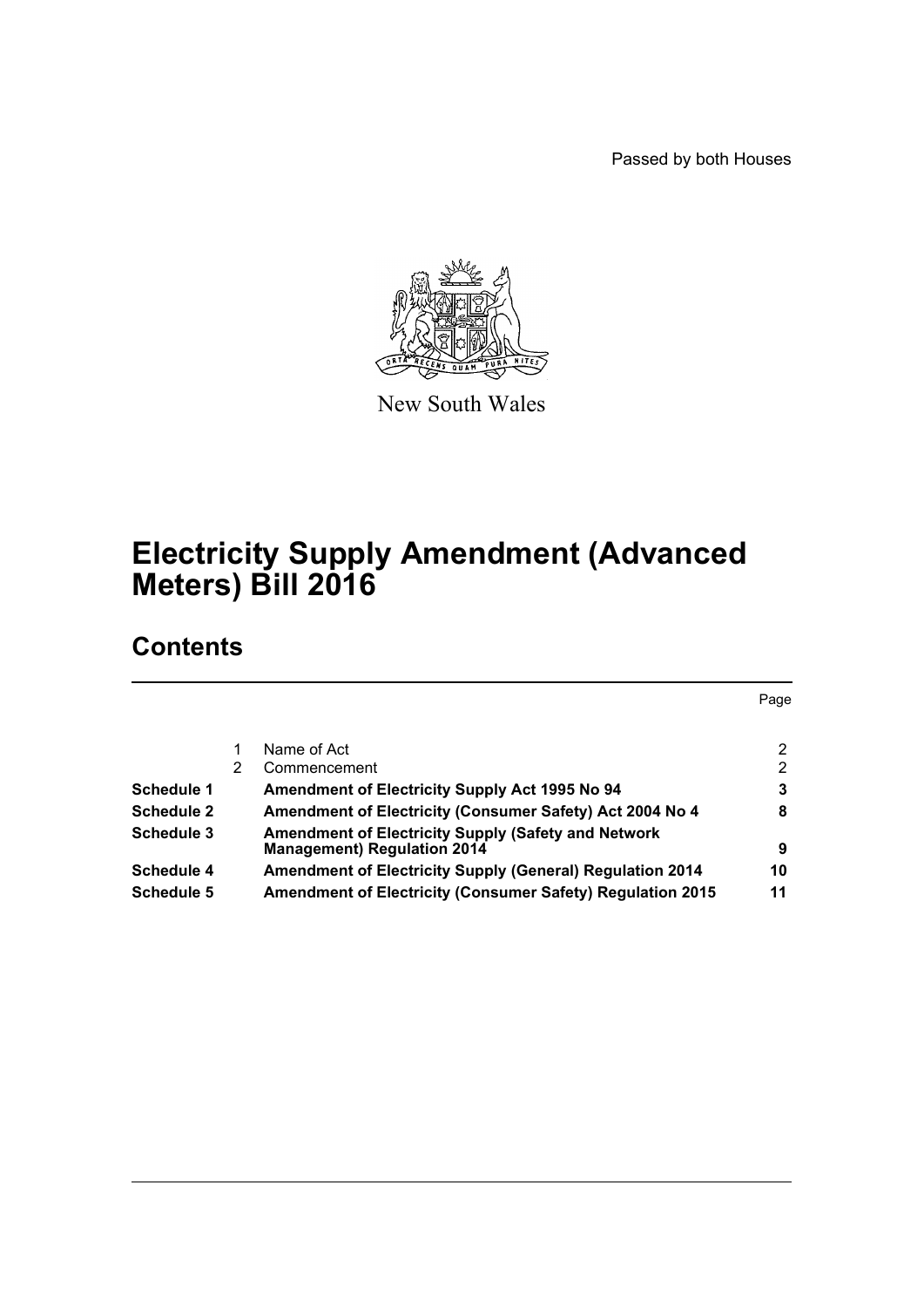*I certify that this PUBLIC BILL, which originated in the LEGISLATIVE COUNCIL, has finally passed the LEGISLATIVE COUNCIL and the LEGISLATIVE ASSEMBLY of NEW SOUTH WALES.*

*Legislative Council 2016* *Clerk of the Parliaments*

New South Wales

# **Electricity Supply Amendment (Advanced Meters) Bill 2016**

Act No , 2016

An Act to amend the *Electricity Supply Act 1995* with respect to the installation, maintenance and replacement of electricity meters and the carrying out of certain electrical work; to amend the *Electricity (Consumer Safety) Act 2004* with respect to electricity meters; and for other purposes.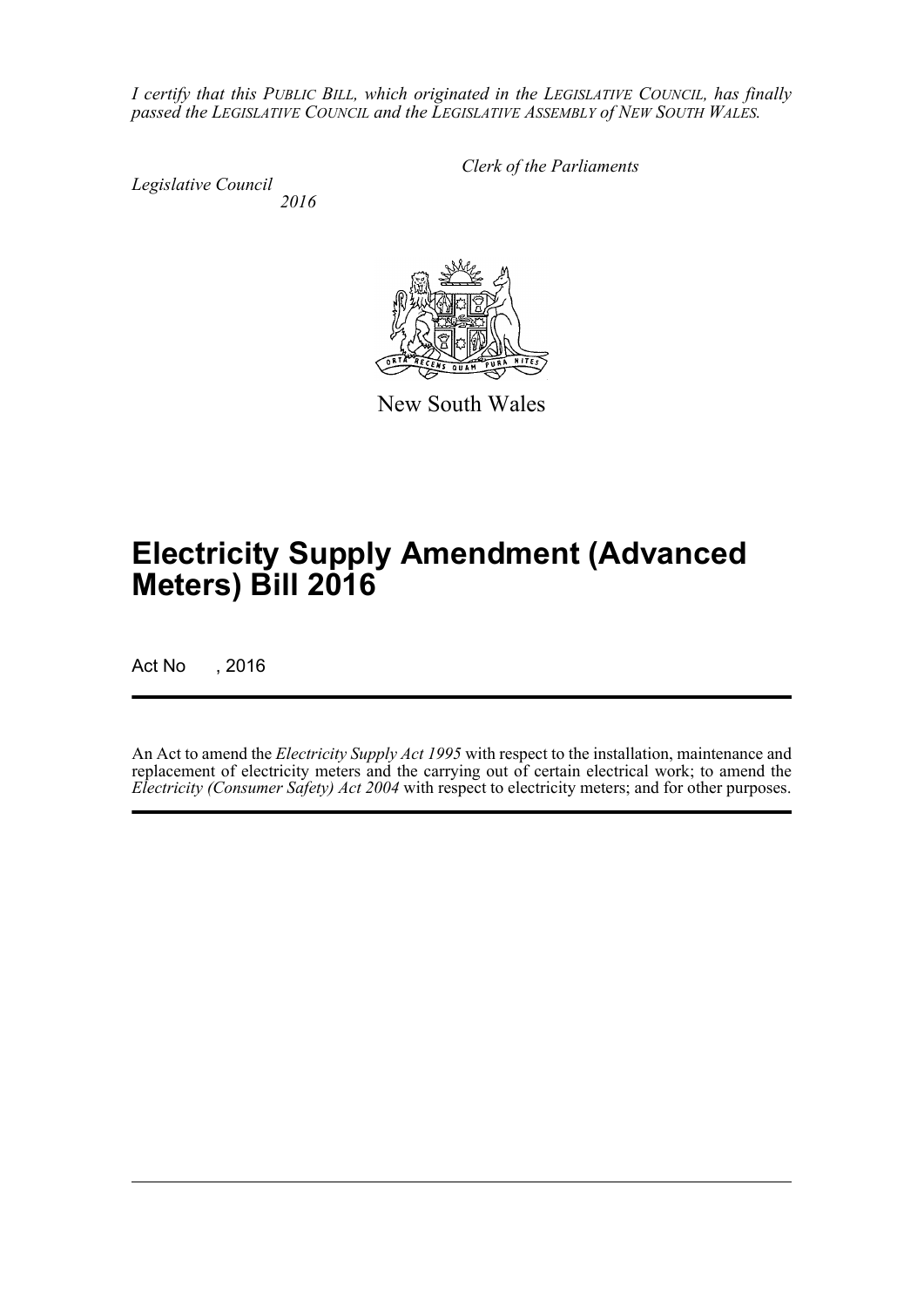#### <span id="page-2-0"></span>**The Legislature of New South Wales enacts:**

#### **1 Name of Act**

This Act is the *Electricity Supply Amendment (Advanced Meters) Act 2016*.

#### <span id="page-2-1"></span>**2 Commencement**

This Act commences on a day or days to be appointed by proclamation.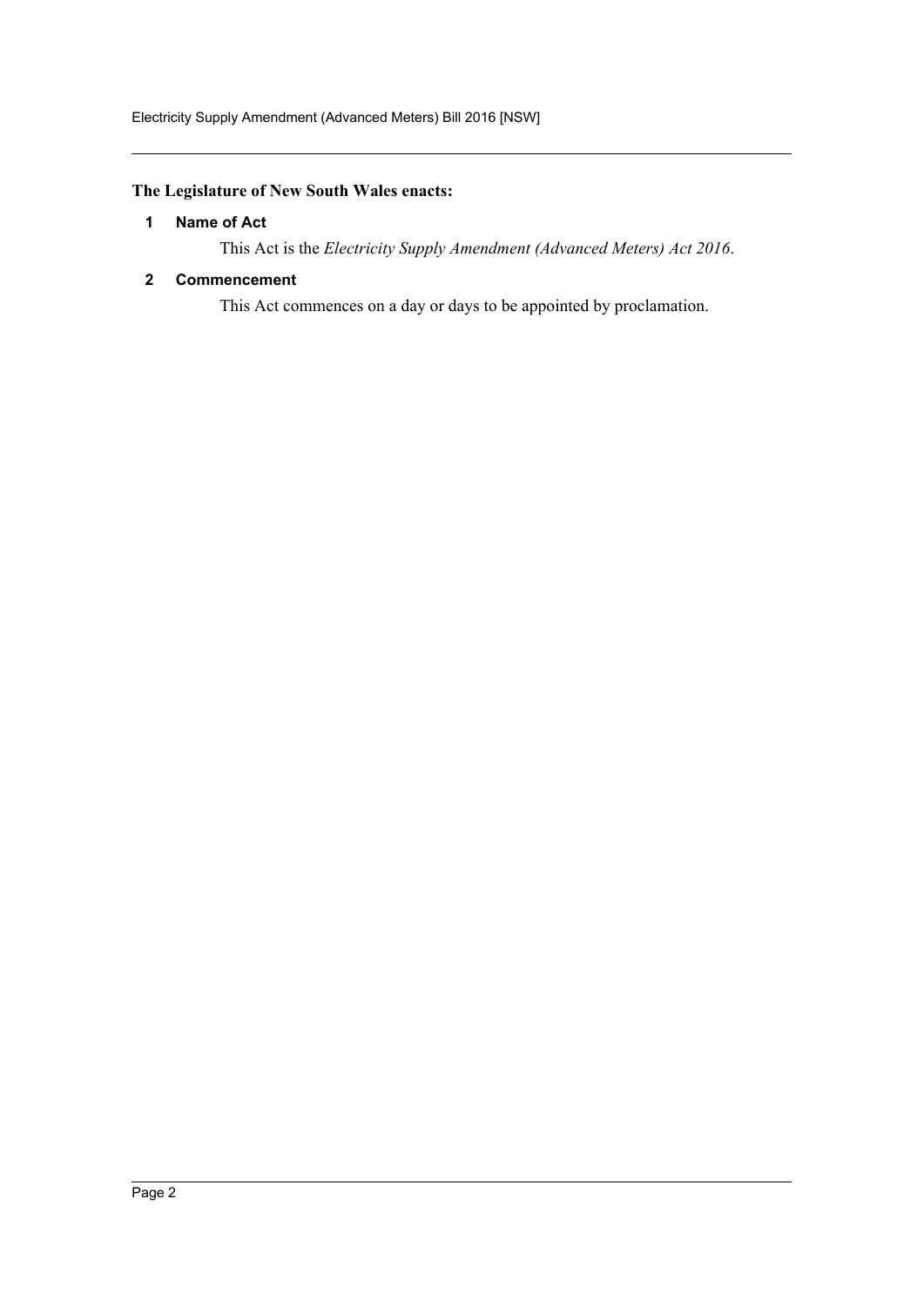## <span id="page-3-0"></span>**Schedule 1 Amendment of Electricity Supply Act 1995 No 94**

**[1] Section 29 Electricity meters**

Omit the section.

#### **[2] Section 31 Customer may choose supplier and contractor**

Omit "any other person" from section 31 (1) (b).

Insert instead "an accredited service provider".

#### **[3] Section 31 (2)**

Omit the subsection.

#### **[4] Section 31A**

Insert after section 31:

#### **31A Accredited service providers**

- (1) A person must not provide a contestable network service unless the person is accredited to provide services in accordance with the regulations (an *accredited service provider*) and the person's accreditation authorises the person to provide the contestable network service concerned. Maximum penalty: 500 penalty units.
- (2) The regulations may exempt the provision of specified, or a specified class of, contestable network services from the requirement that the services must be provided by an accredited service provider.
- (3) The exemption may be unconditional or subject to conditions.
- (4) The regulations may make provision for or with respect to the following:
	- (a) the accreditation of accredited service providers (including the imposition of conditions on accreditation),
	- (b) different classes of accredited service providers,
	- (c) the payment of fees in connection with the accreditation of accredited service providers (including the imposition of fees for applications for accreditation and renewal of accreditation).
- (5) In this section:

#### *contestable network service* means:

- (a) a service provided for the purpose of complying with a requirement imposed by a distributor under this Division, and
- (b) any other distribution service (within the meaning of the *National Electricity Rules*) prescribed by the regulations.

#### **[5] Section 32 Sealing of electrical installations**

Omit the section.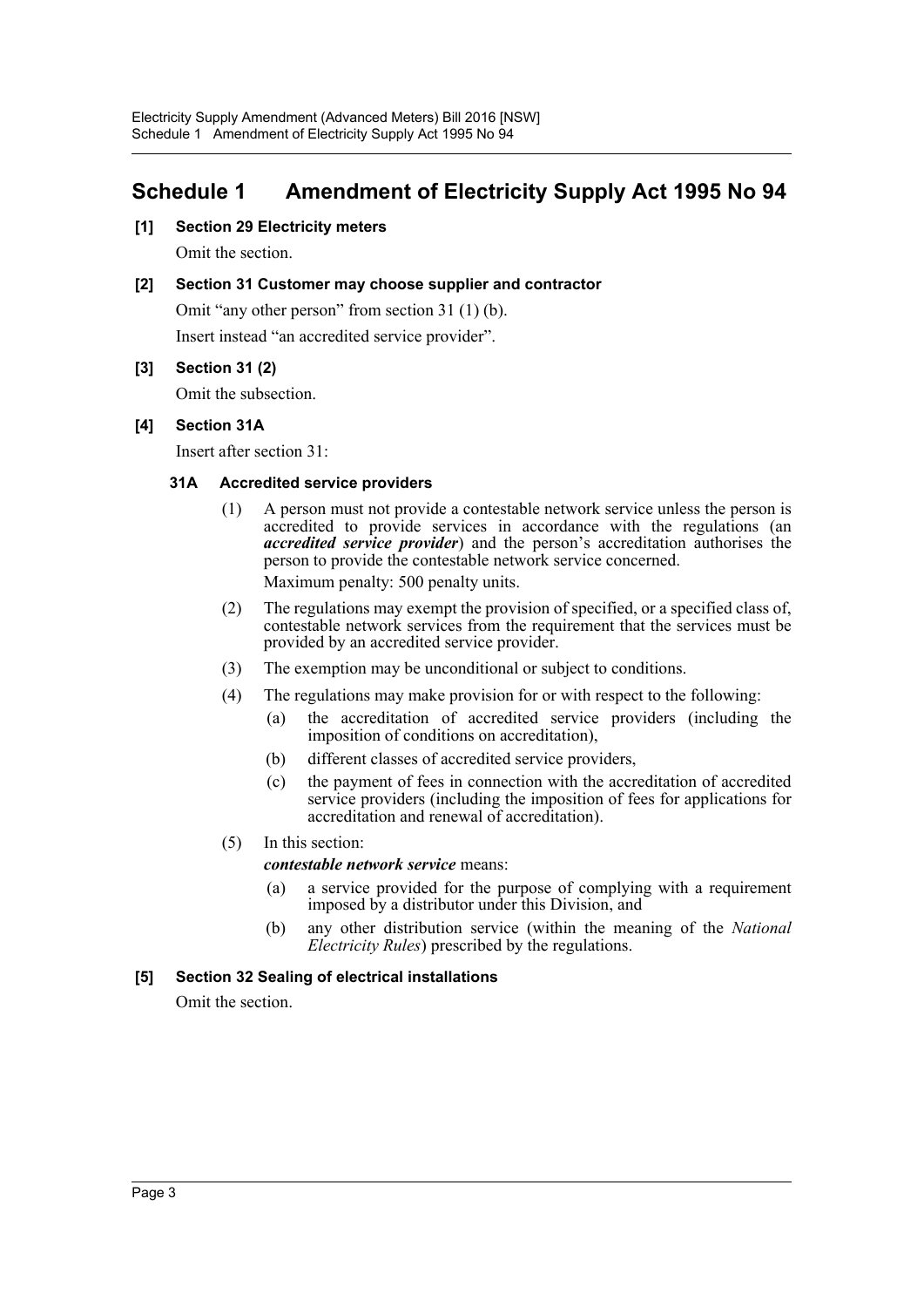#### **[6] Section 54 Powers of entry**

Omit section 54 (1A). Insert instead:

- (1A) An authorised officer of a retailer may enter the premises of a customer for the following purposes:
	- (a) reading, testing, maintaining, inspecting or altering any meter installed at the premises,
	- (b) calculating or measuring energy supplied or taken at the premises,
	- (c) checking the accuracy of metered consumption at the premises,
	- (d) replacing meters,
	- (e) any other purpose prescribed by the regulations relating to metering.

#### **[7] Section 54 (2)**

Omit the subsection. Insert instead:

- (2) A power of entry to premises under this section may be exercised only during daylight hours except:
	- (a) in an emergency, or
	- (b) in the case of an authorised officer of a retailer—if there is a problem with a meter on the premises that poses a risk to safety.

#### **[8] Section 63M Inspectors**

Omit section 63M (1A).

## **[9] Section 63N Obstruction of inspectors**

Omit section 63N (2).

**[10] Section 63O Inspection of certain electrical equipment**

Omit the section.

**[11] Section 63Q Orders prohibiting the unsafe operation of electricity delivery equipment**

Omit "or retailer" from section 63Q (1).

#### **[12] Section 63W Search warrants**

Omit section 63W (1) (a).

#### **[13] Section 66 Interference with electricity meters**

Omit "by the distributor".

Insert instead "under this Act, the regulations or any other energy laws (within the meaning of the *National Energy Retail Law (NSW)*)".

#### **[14] Section 183A Personal liability of authorised officers**

Insert "or retailer" after "network operator" wherever occurring.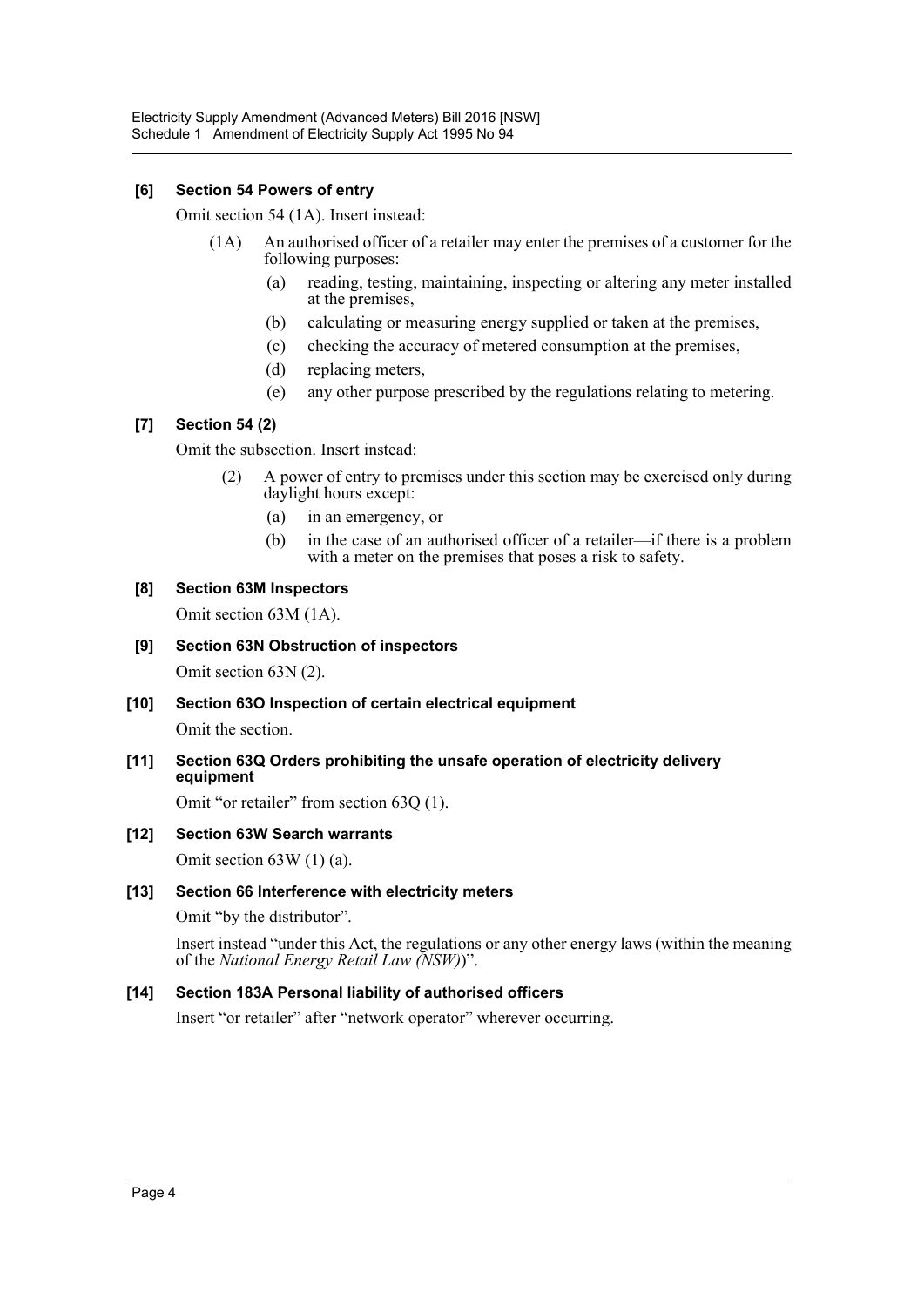#### **[15] Section 196**

Insert after section 195:

#### **196 Power of entry by metering provider**

- (1) A metering provider may enter the premises of a customer for the following purposes:
	- (a) reading, testing, maintaining, inspecting or altering any metering installation at the premises,
	- (b) calculating or measuring energy supplied or taken at the premises,
	- (c) checking the accuracy of metered consumption at the premises,
	- (d) replacing meters.
- (2) A power of entry to premises under this section may be exercised only during daylight hours except:
	- (a) in an emergency, or
	- (b) if there is a problem with a meter on the premises that poses a risk to safety.
- (3) Sections 55, 58–60 and 62 apply to the power of entry conferred on a metering provider under this section in the same way as they apply to a power of entry conferred on an authorised officer under Division 3 of Part 5.
- (4) In this section, *metering provider* has the same meaning as it has in the *National Electricity Rules*.

#### **[16] Schedule 6 Savings, transitional and other provisions**

Insert at the end of the Schedule:

### **Part 15 Provisions consequent on enactment of Electricity Supply Amendment (Advanced Meters) Act 2016**

#### **69 Definitions**

In this Part:

*advanced meter* means a meter that is a type 4 metering installation referred to in Chapter 7 of the *National Electricity Rules*.

*amending Act* means the *Electricity Supply Amendment (Advanced Meters) Act 2016*.

*basic meter* means a meter that is a type 5 or 6 metering installation referred to in Chapter 7 of the *National Electricity Rules*.

*interim period* means the period commencing on the amendment of section 31 by the amending Act and ending on 1 December 2017 (or such later day as may be prescribed by the regulations).

*metering provider* has the same meaning as it has in the *National Electricity Rules*.

*retailer* has the same meaning as it has in the *National Energy Retail Law (NSW)*.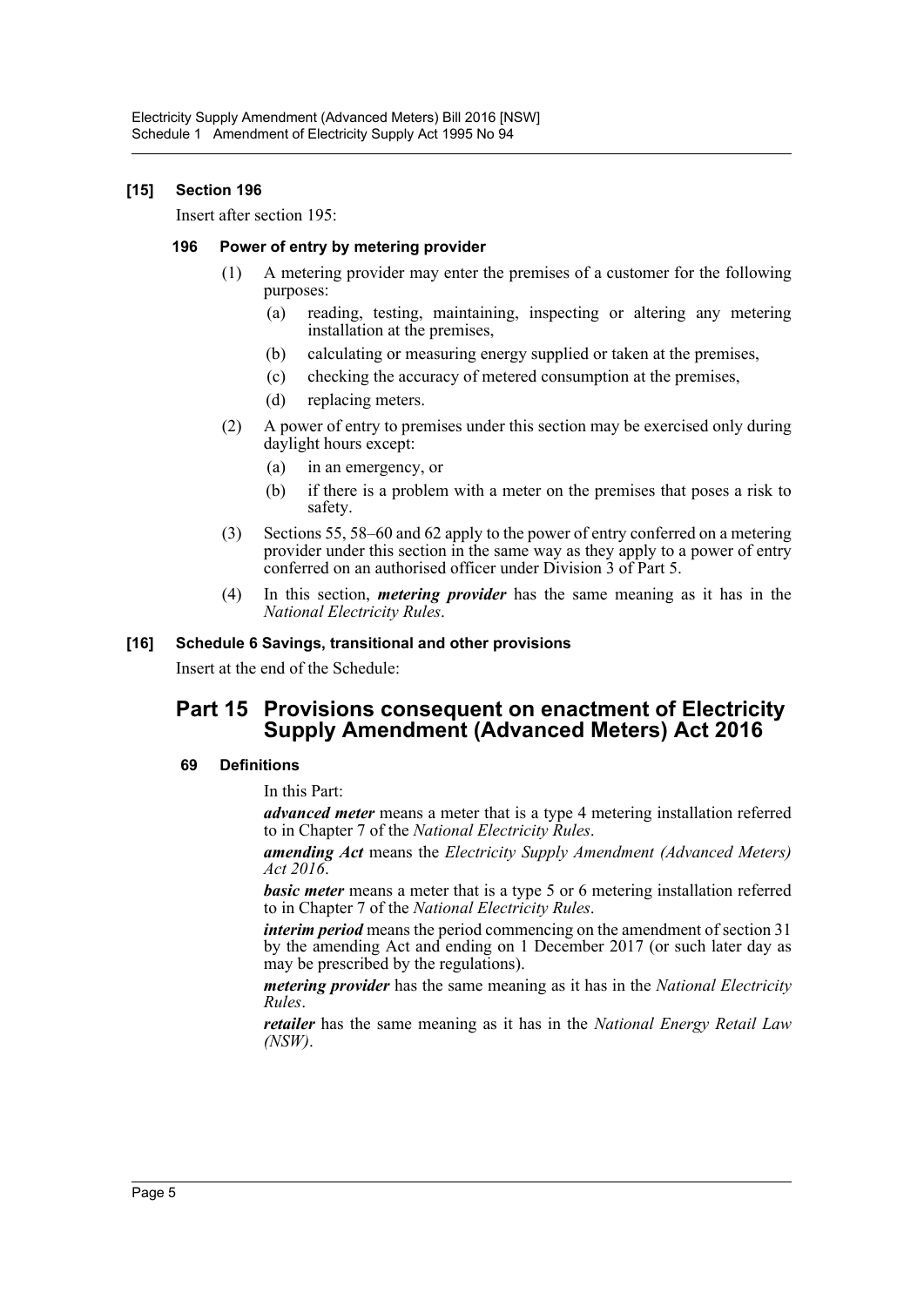#### **70 Basic meters during interim period**

- (1) Division 4 of Part 3 of this Act, as in force before the repeal of section 29 by the amending Act, continues to apply during the interim period in respect of:
	- (a) any requirement to install a basic meter imposed under Division 4 of Part 3 of this Act before that repeal, and
	- (b) a meter installed by a distributor before that repeal, and
	- (c) a basic meter installed during the interim period.
- (2) A distributor who installed a meter before the repeal of section 29 by the amending Act, or installed a basic meter during the interim period, remains responsible for the maintenance of that meter.

#### **71 Interim provisions for installation of advanced meters by retailers and metering providers**

- (1) A retailer or metering provider who provides, installs or replaces an advanced meter during the interim period, or maintains an advanced meter installed during the interim period, must ensure that:
	- (a) any person engaged to install an advanced meter is a qualified person (within the meaning of the *Electricity (Consumer Safety) Regulation 2015*) and has undertaken appropriate training in the installation of advanced meters (including de-energisation and re-energisation of electrical installations), and
	- (b) safety and compliance testing is carried out in relation to each installation as required by Part 1 of Chapter 3 of the *Electricity (Consumer Safety) Regulation 2015*.
- (2) A retailer or metering provider must have a safety management system in place that specifies the ways in which the retailer or metering provider proposes to ensure compliance with subclause (1).
- (3) A retailer or metering provider must not, during the interim period, install an advanced meter in relation to premises at which 1 or more persons require life support equipment unless the occupier of the premises is given at least 4 business days notice of the proposed installation (or such shorter period as may be agreed, in writing, between the occupier and retailer or metering provider).
- (4) Clauses 8 (except for clause 8 (1) (d)) and 9 of Schedule 2 apply to a retailer or metering provider who contravenes this clause, or regulations made under this Schedule consequent on the enactment of the amending Act, in the same way as they apply to a licensee who contravenes a requirement of this Act.
- (5) In this clause:

*life support equipment* has the same meaning as it has in the *National Energy Retail Rules*.

#### **72 Continuation of accreditation**

A person accredited for the provision of services for the purposes of section 31 immediately before the insertion of section 31A by the amending Act, is taken to be an accredited service provider and the accreditation of the person is subject to any terms and conditions that applied to the person's accreditation immediately before that insertion.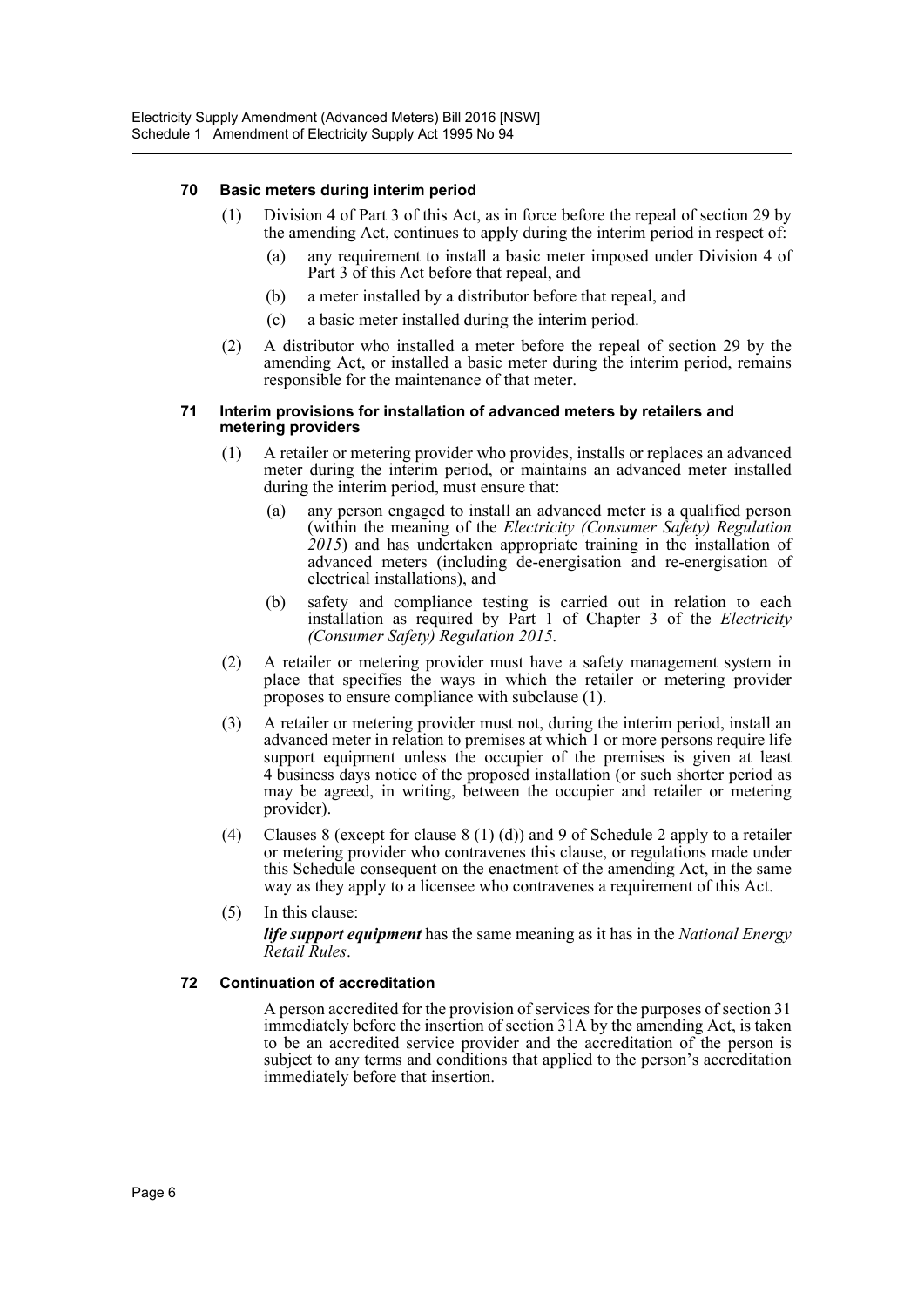#### **73 Meaning of "customer connection services"**

For the purposes of Division 4 of Part 3 of this Act, *customer connection services* does not include the provision, installation or maintenance of advanced meters during the interim period.

#### **74 Regulations**

- (1) Regulations made under this Schedule consequent on the enactment of the amending Act may make separate savings and transitional provisions, or amend this Part to consolidate the savings and transitional provisions.
- (2) The regulations made under this Schedule consequent on the enactment of the amending Act have effect despite anything to the contrary in this Part.

#### **[17] Dictionary**

Insert in alphabetical order:

#### *accredited service provider*—see section 31A.

#### **[18] Dictionary, definition of "connection point"**

Omit ", as determined in accordance with the regulations".

Insert instead "as determined in accordance with the *Service and Installation Rules of New South Wales*, as in force from time to time, published by the Department of Industry, Skills and Regional Development".

#### **[19] Dictionary, definition of "electrical installation"**

Omit "associated equipment that are". Insert instead "electrical equipment".

#### **[20] Dictionary, definition of "electricity delivery equipment"**

Omit "or retailer".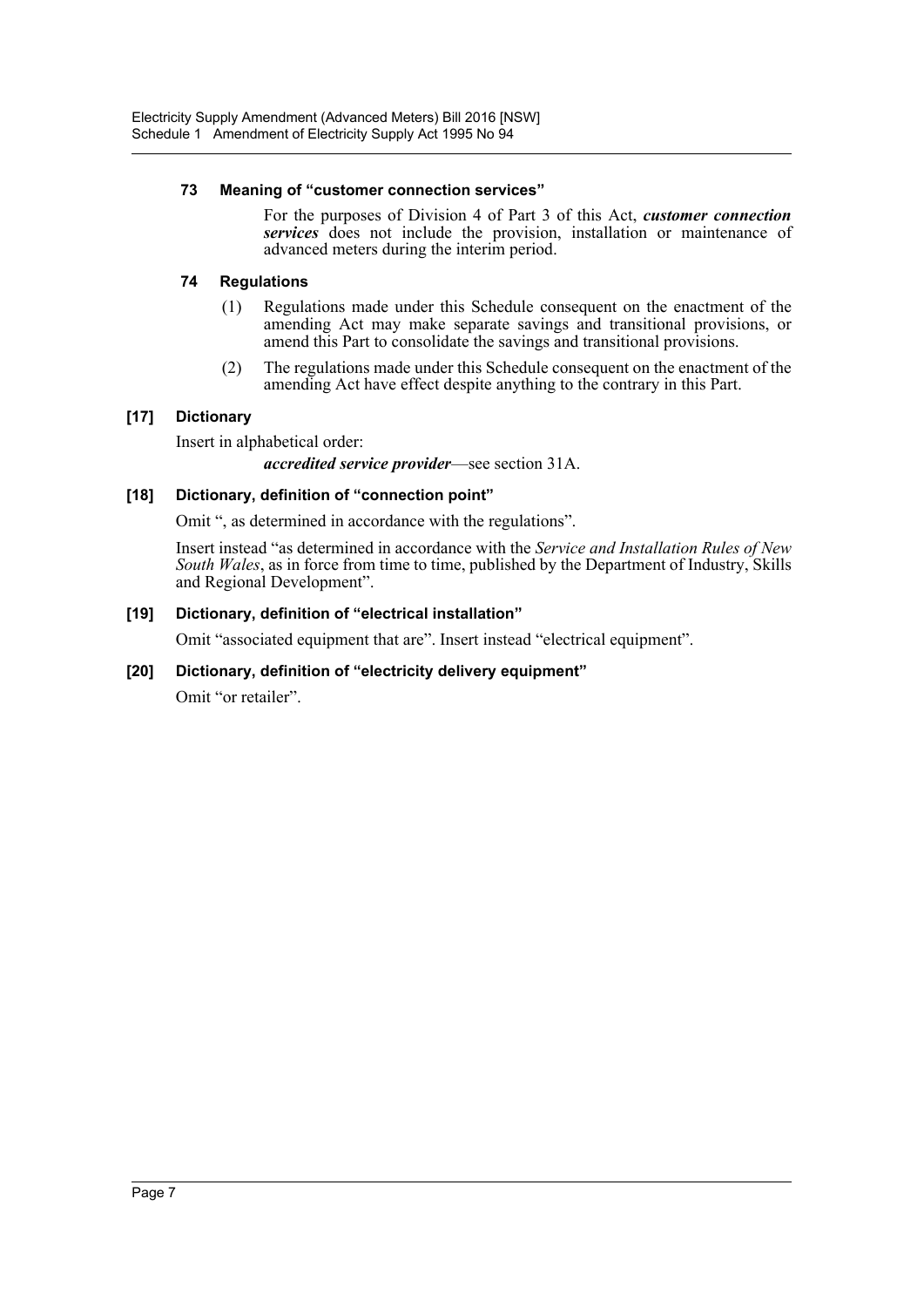## <span id="page-8-0"></span>**Schedule 2 Amendment of Electricity (Consumer Safety) Act 2004 No 4**

#### **[1] Section 3 Definitions**

Insert "meters," after "fittings," in the definition of *electrical installation* in section 3 (1).

#### **[2] Section 3 (1), definition of "electrical installation"**

Insert "measuring," after "conveyance,".

#### **[3] Section 3 (1), definition of "electrical installation"**

Insert "(other than a meter)" after "equipment" in paragraph (a).

#### **[4] Section 30A**

Insert after section 30:

#### **30A Electricity meters**

- (1) Without limiting section 30, an authorised officer may inspect an electrical installation that includes the installation of an electricity meter to ensure that the installation complies with this Act and any standards or requirements imposed by the regulations.
- (2) The regulations may prescribe a fee for or in connection with the inspection by an authorised officer of an electrical installation that includes the installation of an electricity meter.

#### **[5] Schedule 1 Savings, transitional and other provisions**

Insert at the end of clause 1 (1):

any other Act that amends this Act

#### **[6] Schedule 1**

Insert at the end of the Schedule, with appropriate Part and clause numbering:

### **Part Provision consequent on enactment of Electricity Supply Amendment (Advanced Meters) Act 2016**

#### **Amendment of definition of "electrical installation"**

- (1) Despite the amendments made to the definition of *electrical installation* by the *Electricity Supply Amendment (Advanced Meters) Act 2016*, the installation of a basic meter (being a type 5 or 6 metering installation referred to in Chapter 7 of the *National Electricity Rules*) is not an *electrical installation* for the purposes of this Act.
- (2) This clause ceases to have effect at the end of the interim period (within the meaning of Part 15 of Schedule 6 to the *Electricity Supply Act 1995*).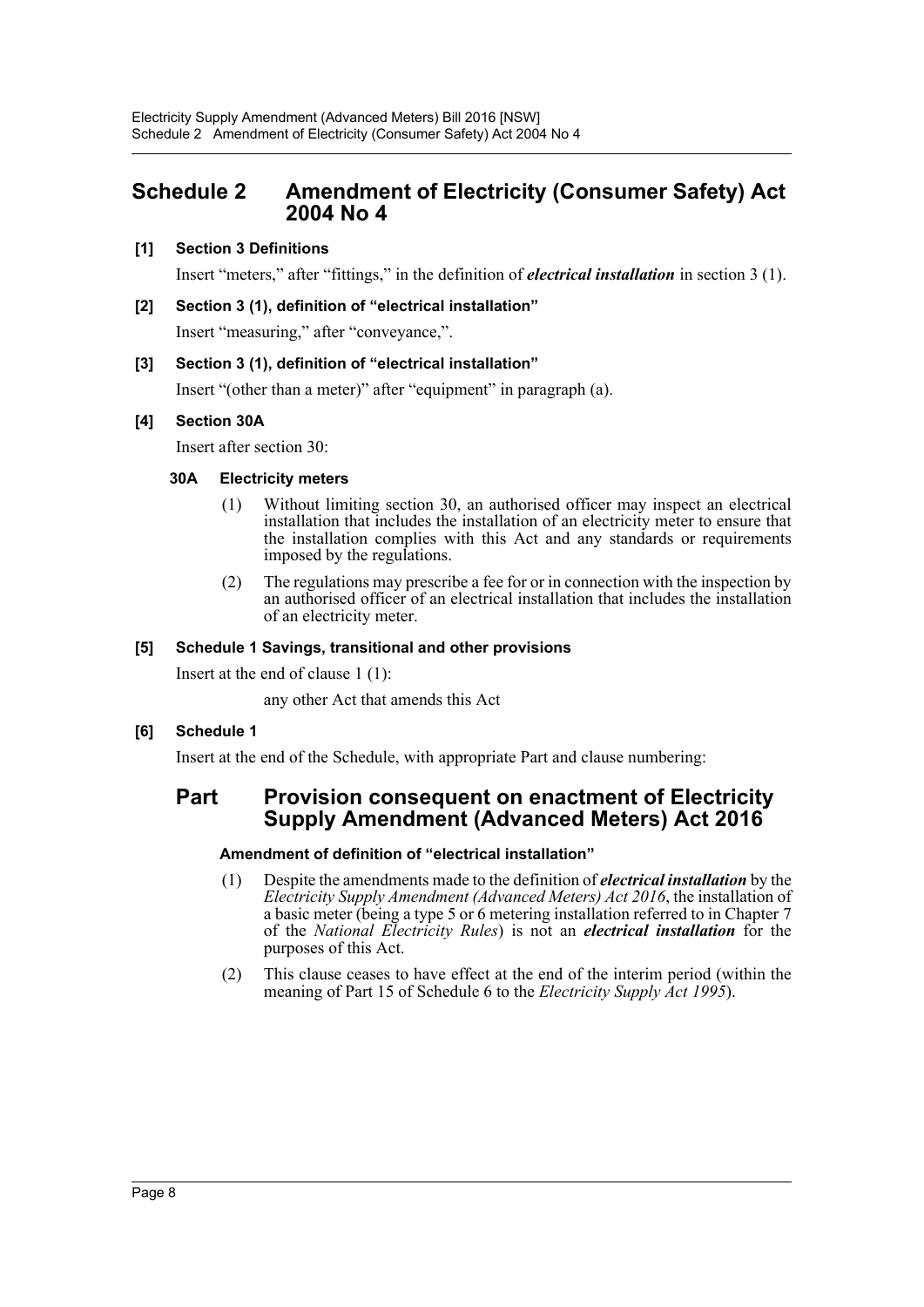## <span id="page-9-0"></span>**Schedule 3 Amendment of Electricity Supply (Safety and Network Management) Regulation 2014**

#### **[1] Clause 7 Content of safety management system**

Omit clause  $7(1)$  (b) (ii).

#### **[2] Clause 7 (1) (b) (iv)**

Insert ", and electrical installations of customers connected to the network operator's network," after "network operator's network".

#### **[3] Clause 15 Definitions**

Omit the definitions of *accreditation* and *contestable service* from clause 15 (1).

**[4] Clause 16 Persons to be accredited for the provision of contestable services** Omit the clause.

#### **[5] Clause 43 Delegation of functions**

Insert at the end of the clause:

(2) The Secretary may delegate any function conferred or imposed on the Secretary by or under this Regulation (other than this power of delegation) to any employee of the Department.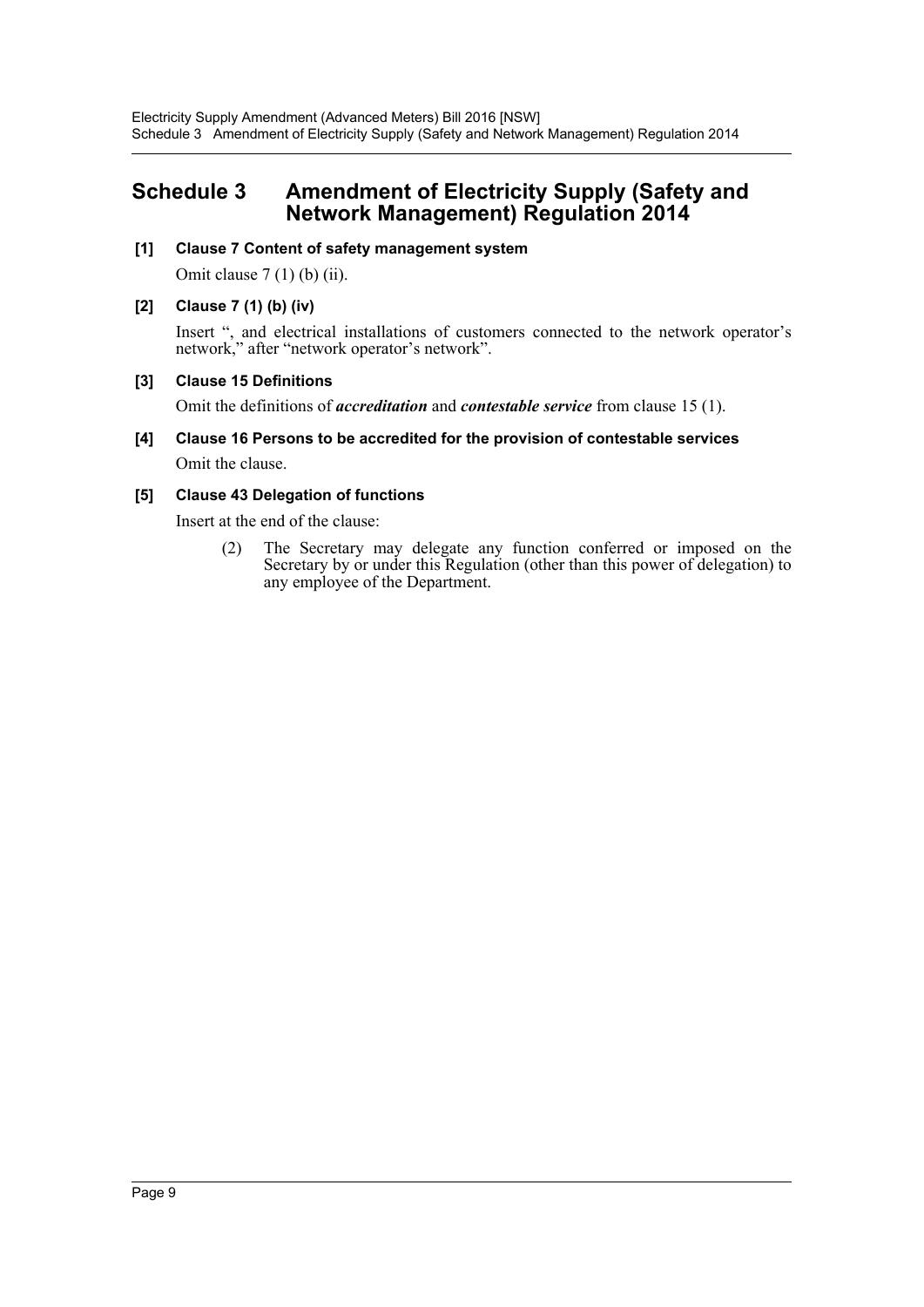## <span id="page-10-0"></span>**Schedule 4 Amendment of Electricity Supply (General) Regulation 2014**

- **[1] Clause 68 Point of supply and distribution systems** Omit the clause.
- **[2] Clause 70 Prescribed electricity works** Omit the clause.